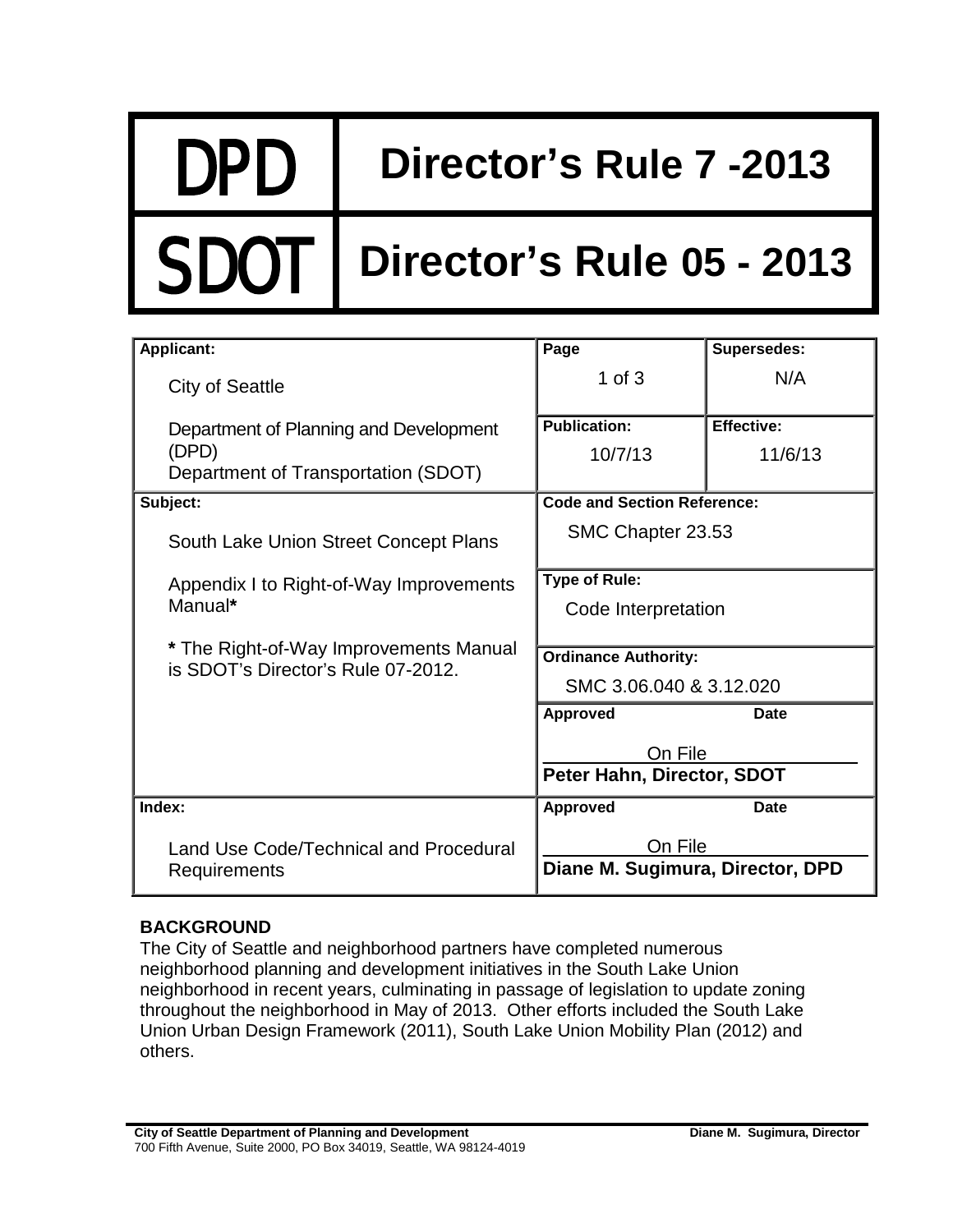The neighborhood is also witnessing rapid changes including major private development of offices and residences, and large scale infrastructure investments including the north portal of the State Route 99 (SR99) tunnel, and reconfiguration of Mercer Street.

During numerous planning and design community and business outreach activities, a high priority has been identified to enhance neighborhood livability along with future development and redevelopment. Ensuring quality streetscapes that contribute to a network of public spaces is an important component of livability in South Lake Union. With significant adjustments to the roadway network stemming from infrastructure projects, it is also important to design a streetscape network that is organized to meet the needs of all modes.

The South Lake Union Streetscape Concept Plans focus on several streets in the western portion of the neighborhood where future development is anticipated nearby SR99 related roadway reconfigurations. Streets addressed include 8th Avenue North between Denny Park and Republican Street; and the east-west running streets Republican Street, Harrison Street, Thomas Street, and John Street between Dexter Avenue and 9th Avenue North. Thomas and John Streets are identified as neighborhood green streets in planning documents, and 8th Avenue North is identified as a woonerf street in the South Lake Union urban design framework.

A goal of the South Lake Union Streetscape Concept Plans is to help identify the appropriate design characteristics, roadway configuration and amenities that will allow this grid of roadways to perform as a functional hierarchy. Additionally, newly codified zoning regulations include incentives for private developments to contribute to streetscape enhancements, and the concept plans help clarify the scope and nature of such potential enhancements.

The streetscape concept plans provides greater predictability for stakeholders when making investments in City rights-of-way in the study area. The concept plans identify preferred urban design treatments to support and enhance the character of the streets. To create these concept plans, multiple City departments were engaged along with area stakeholders, property owners, residents, and businesses.

## **RULE**

The South Lake Union Streetscape Concept Plans are incorporated into the Seattle Department of Transportation (SDOT) Right-of-Way Improvements Manual as Appendix I**.** The provisions of the concept plans are voluntary. However, property owners are encouraged to follow them in order to enhance the neighborhood.

The concept plans have been reviewed by SDOT and the Department of Planning and Development (DPD). Therefore, applicants for Street Improvement Permits that follow these concept plans can be assured that the major design elements contained in their plans meet or exceed the requirements described in the Right-of-Way